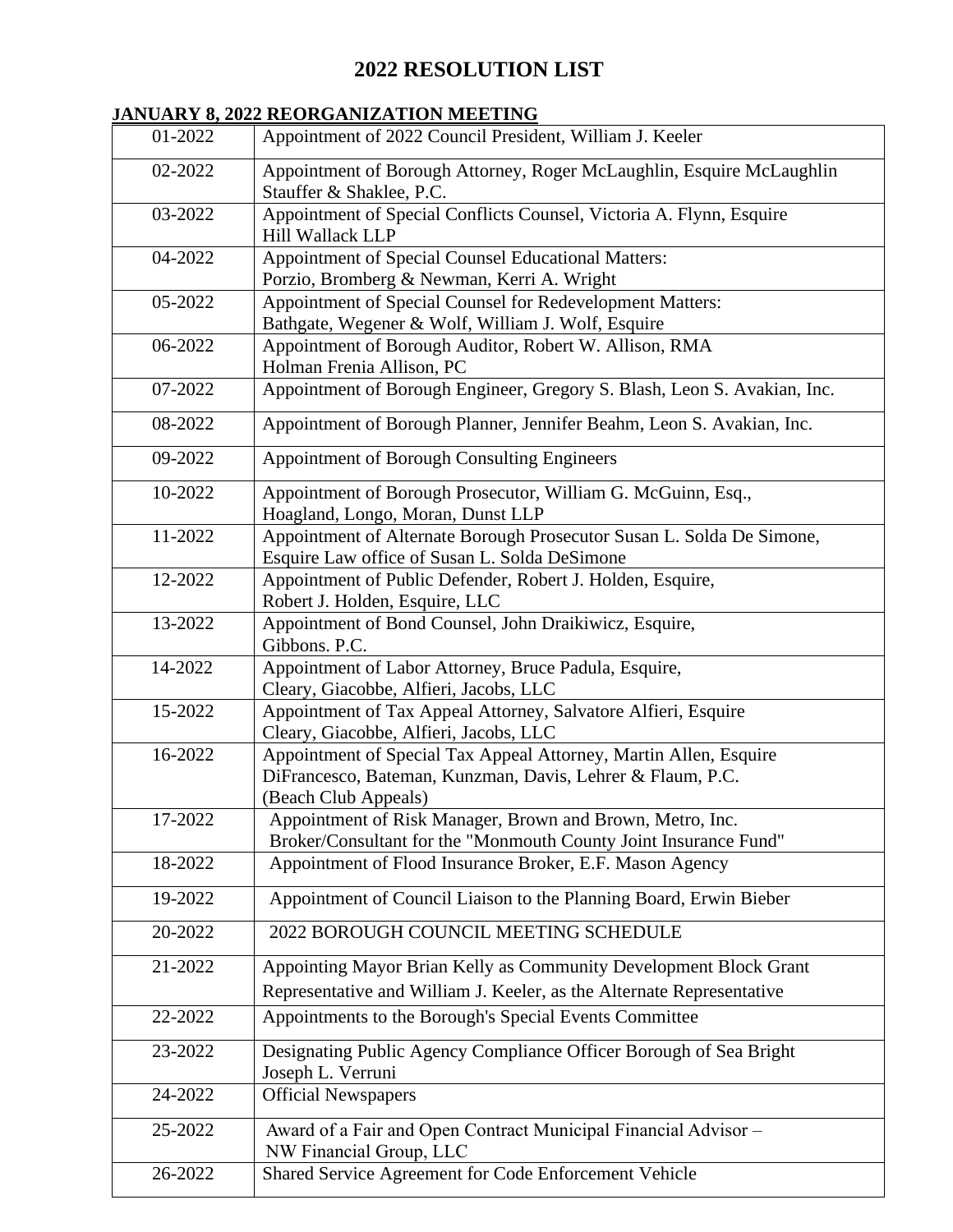| 27-2022 | <b>Official Depositories</b>                                                                                         |
|---------|----------------------------------------------------------------------------------------------------------------------|
| 28-2022 | Interest on Delinquent Taxes, Sewer and other Municipal Charges                                                      |
| 29-2022 | <b>Annual Fee Schedules</b>                                                                                          |
| 30-2022 | Police Special Duty Rates For 2022                                                                                   |
| 31-2022 | Petty Cash Funds and Change Funds                                                                                    |
| 32-2022 | 2022 Cash Management Plan                                                                                            |
| 33-2022 | Adopt the Regulations of PL 2016, Ch 29 – Electronic Funds Transfer and<br>Vendor Certifications (N.J.A.C 5:30-Pa.6) |
| 34-2022 | <b>Temporary Budget Appropriations</b>                                                                               |

## **JANUARY 18, 2022**

| 35-2022     | Authorizing Special Tax Appeal Attorney to Enter into a Stipulation of       |
|-------------|------------------------------------------------------------------------------|
|             | Settlement for the Tax Appeals Captioned Edgewater Beach, Inc. v. Sea Bright |
|             | Borough Docket Nos. 006525-2016, 001325-2017, 000826-2018, 001325-2019,      |
|             | 002047-2020 and 008703-2021                                                  |
| $36 - 2022$ | Authorizing A One-Year Renewal of the Shared Services Agreement with the     |
|             | Borough of Oceanport for Municipal Court Facilities                          |
| 37-2022     | Authorizing the Acquisition of 1991 AMG M-92 Truck, Vin#23A1407              |
|             | For Use by the Sea Bright Fire Department                                    |
| 38-2022     | Consideration of Bids Received for Construction of a Viewing Platform on     |
|             | Center Street Vulcan Construction Group, Inc.                                |

#### **FEBRUARY 1, 2022**

| 39-2022 | 2022 Software Support and License Agreement with Edmunds & Associates, Inc. |
|---------|-----------------------------------------------------------------------------|
| 40-2022 | Consideration of Award Lease Agreement for Surf Camp                        |
| 41-2022 | Appoint Representative and Alternate Representative to the Monmouth         |
|         | County Regional Board of Health Commission No. 1                            |
| 42-2022 | Approving a Final Payment, Change Order No. 2 and Acceptance of Maintenance |
|         | Guarantee for the Beach Way Outfall Improvement Contract                    |
| 43-2022 | Authorizing Special Counsel to Submit a Petition to the Commissioner of     |
|         | Education Seeking Authorization to Hold a Referendum on the Issue of the    |
|         | Creation of A PK-12 All Purpose Regional School District with Sea Bright,   |
|         | Highlands, and Atlantic Highlands                                           |

## **FEBRUARY 15, 2022**

| 44-2022 | Donation of 2022 Beach Badges Borough of Sea Bright                                              |
|---------|--------------------------------------------------------------------------------------------------|
| 45-2022 | Donation of 2023 Beach Badges Borough of Sea Bright                                              |
| 46-2022 | Authorizing Hiring of Police Officer Designation of Special Law Enforcement<br>Officer - Class I |
| 47-2022 | Sustainable Land Use Pledge of the Borough of Sea Bright                                         |
| 48-2022 | Authorizing Sewerage Rates and Charges for First, Second, Third and Fourth<br>Quarters of 2022   |
| 49-2022 | 2021 Recycling Tonnage Grant                                                                     |
| 50-2022 | Tax Court Judgement Refund Edgewater Beach Inc. Block 4, Lot 6                                   |
| 51-2022 | <b>Appropriation Reserve Transfers</b>                                                           |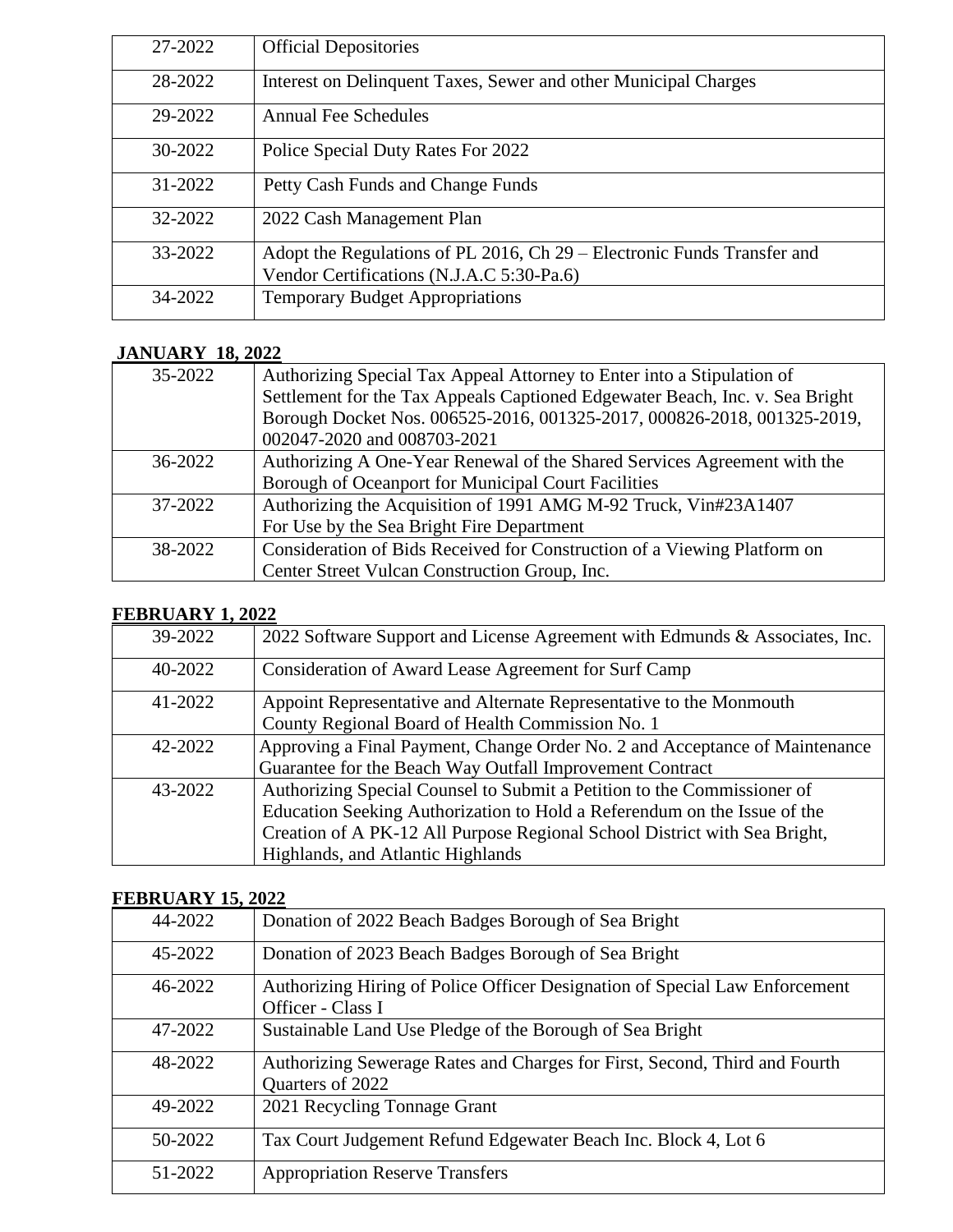| 52-2022 | Borough of Sea Bright Certification of Compliance with the United States Equal |
|---------|--------------------------------------------------------------------------------|
|         | Employment Opportunity Commission's "Enforcement Guidance on the               |
|         | Consideration of Arrest and Conviction Records in Employment Decisions Under   |
|         | Title VII of the Civil Rights Act of 1964"                                     |
| 53-2022 | Change Order #3, Decrease Contract amount by \$17,446.81                       |
|         | 2020 Roadway Improvement Project Black Rock Enterprises, LLC                   |
| 54-2022 | Authorizing the Borough of Sea Bright to Enter into a Shared Services          |
|         | Agreement with the County of Monmouth to Provide the iTax Map/Collaboration    |
|         | <b>Center System</b>                                                           |

## **MARCH 1, 2022**

| 55-2022 | Approving 2022 Pay to Park Fee Borough of Sea Bright                                                                                          |
|---------|-----------------------------------------------------------------------------------------------------------------------------------------------|
| 56-2022 | Authorizes the County of Monmouth Mosquito Control Division to Conduct<br>Aerial Mosquito Control Operations within the Borough of Sea Bright |
| 57-2022 | Donation of 2022 Beach Badges Borough of Sea Bright                                                                                           |
| 58-2022 | Authorize the Release of Performance Guarantee LHP Holdings, LLC,<br>13-15 East Church Street Block 22, Lots 4.01 and 4.02                    |
| 59-2022 | Authorizing the Disposal of a Borough Vehicle No Longer Needed for Public Use                                                                 |
| 60-2022 | Authorizing Receipt of Bids - Purchase of Two Lifeguard Stands                                                                                |

## **MARCH 15, 2022**

| 61-2022 | Donation of 2022 Beach Badges Borough of Sea Bright                       |
|---------|---------------------------------------------------------------------------|
| 62-2022 | Hiring Volunteer Firefighters Borough of Sea Bright Fire Department       |
| 63-2022 | Authorizing Transfer of Vehicle from Sea Bright Police Department to      |
|         | Sea Bright Ocean Rescue                                                   |
| 64-2022 | Accept the Performance Guarantee(s) for Block 15, Lot $3 -$               |
|         | 1080 Ocean Avenue Break Real Estate Partners LLC                          |
| 65-2022 | Authorizing Requests for Proposals for Professional Services              |
| 66-2022 | Authorizing Receipt of Bids Purchase of In-Line Check Valves              |
| 67-2022 | Change Order #1, Decrease Contract amount by \$38,488.17                  |
|         | Sanitary Sewer Lateral Improvements Located on Route 36                   |
|         | (by Donovan's Reef) Lima Charlie Construction                             |
| 68-2022 | Sea Bright Ocean Rescue Authorizing 2022 Junior Lifeguard Program         |
| 69-2022 | Authorizing a Shared Services Agreement with the Borough of Highlands for |
|         | <b>Street Sweeping Services</b>                                           |
| 70-2022 | <b>Appropriation Reserve Transfer</b>                                     |
|         |                                                                           |

## **MARCH 21, 2022**

| 71-2022 | Introduction of the 2022 Municipal Budget |
|---------|-------------------------------------------|

### **APRIL 5, 2022**

| $\frac{1}{111}$ . The set of $\frac{1}{111}$ |                                                                                     |
|----------------------------------------------|-------------------------------------------------------------------------------------|
| 72-2022                                      | Approval of Revised 2022 Cash Management Plan Borough of Sea Bright                 |
| 73-2022                                      | Authorizing Purchase through State Contract for the Sea Bright Police Department    |
| 74-2022                                      | Hiring Volunteer Firefighter Borough of Sea Bright Fire Department                  |
| 75-2022                                      | Authorizing an "On-Call" Stipend for Employees in the Department of Public<br>Works |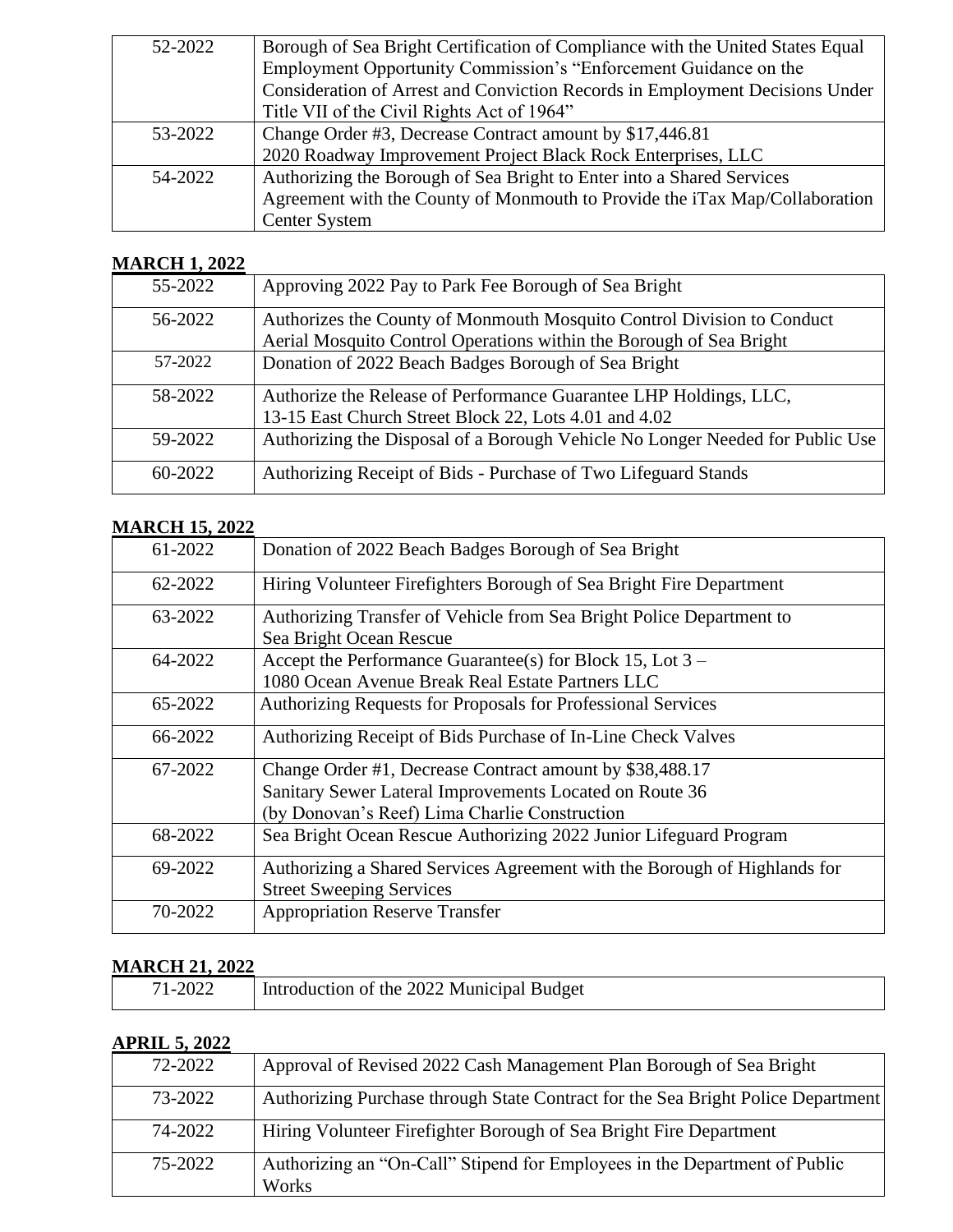| 76-2022 | A Resolution of the Borough Council of the Borough of Sea Bright, Authorizing  |
|---------|--------------------------------------------------------------------------------|
|         | the Demolition of a Structure Unfit for Human Habitation Located at 1084 Ocean |
|         | Avenue                                                                         |
| 77-2022 | Authorizing the Release of Various Planning Board Escrow Account Balances      |
| 78-2022 | Waiving Building and Zoning Fees for Clean Ocean Action's Fundraising Event    |
| 79-2022 | Authorizing Agreement with JNM Holdings, Inc. for use of Parking Lot at 1139   |
|         | Ocean Avenue – Block 19, Lots $2 \& 2.01$ for the 2022 Summer Season           |
| 80-2022 | Authorizing an Agreement with Edgewater Beach and Cabana Club for              |
|         | 2022 Ocean Rescue Lifeguard Services                                           |

## **APRIL 14, 2022 (WORKSHOP MEETING)**

| 81-2022 | Authorizing Receipt of Bids Purchase of Two Lifeguard Stands |
|---------|--------------------------------------------------------------|

## **APRIL 19, 2022**

| 82-2022 | Donation of 2022 Beach Badges Borough of Sea Bright                                                                                                                                                                                                                 |
|---------|---------------------------------------------------------------------------------------------------------------------------------------------------------------------------------------------------------------------------------------------------------------------|
| 83-2022 | Accepting Donation of Portable Beach Cabanas from Edgewater<br><b>Beach and Cabana Club</b>                                                                                                                                                                         |
| 84-2022 | Refund of Tax Payment Error                                                                                                                                                                                                                                         |
| 85-2022 | Appointing Custodian of Records Sea Bright Police Department                                                                                                                                                                                                        |
| 86-2022 | Authorizing Hiring of Police Officer Designation of Special Law Enforcement<br>Officer - Class I                                                                                                                                                                    |
| 87-2022 | Hiring Seasonal Part-Time Borough Employees Department of Public Works                                                                                                                                                                                              |
| 88-2022 | Authorizing a Shared Services Agreement with the Borough of Highlands 2022<br>Ocean Rescue Lifeguard Services                                                                                                                                                       |
| 89-2022 | Approving the Leasing of Property for Use by the Borough of Sea Bright with<br>Jesse A. Howland & Sons, Inc. Municipal Permit Parking Facility                                                                                                                      |
| 90-2022 | Authorizing Current and Retired Borough Employees to Participate in<br><b>Enhanced Dental Coverage</b>                                                                                                                                                              |
| 91-2022 | Revoking Designation of BROOKS REAL ESTATE DEVELOPMENT, LLC<br>as the Redeveloper of the "Shrewsbury River Properties", of Block 13, Lots 13,<br>14, 15, 18, 20, 21 and 22; Block 14, Lots 12 and 14; Block 15, Lots 5, 8, 10, 11<br>and 12, Sea Bright, New Jersey |
| 92-2022 | Designating Denholtz Properties as the Redeveloper of the "Shrewsbury River"<br>Properties", of Block 13, Lots 13, 14, 15, 18, 20, 21 and 22; Block 14, Lots 12<br>and 14; Block 15, Lots 5, 8, 10, 11 and 12, Sea Bright, New Jersey                               |
| 93-2022 | Authorizing the Budget to be read by Title                                                                                                                                                                                                                          |
| 94-2022 | Adoption of the 2022 Municipal Budget                                                                                                                                                                                                                               |

#### **MAY 3, 2022**

| 95-2022 | Authorizing Hiring of Police Officer Designation of Special Law Enforcement                    |
|---------|------------------------------------------------------------------------------------------------|
|         | Officer - Class I                                                                              |
| 96-2022 | Refund of Sewer Overpayment Block 4.03 Lot 39                                                  |
| 97-2022 | Waiver of Nuisance Ordinance for the Fireman's Fair Borough of Sea Bright                      |
| 98-2022 | Authorizing an Agreement with Surfrider Beach Club for 2022 Ocean Rescue<br>Lifeguard Services |
| 99-2022 | Authorizing the Public Display of Fireworks July 4, 2022 in the Borough of                     |
|         | Sea Bright                                                                                     |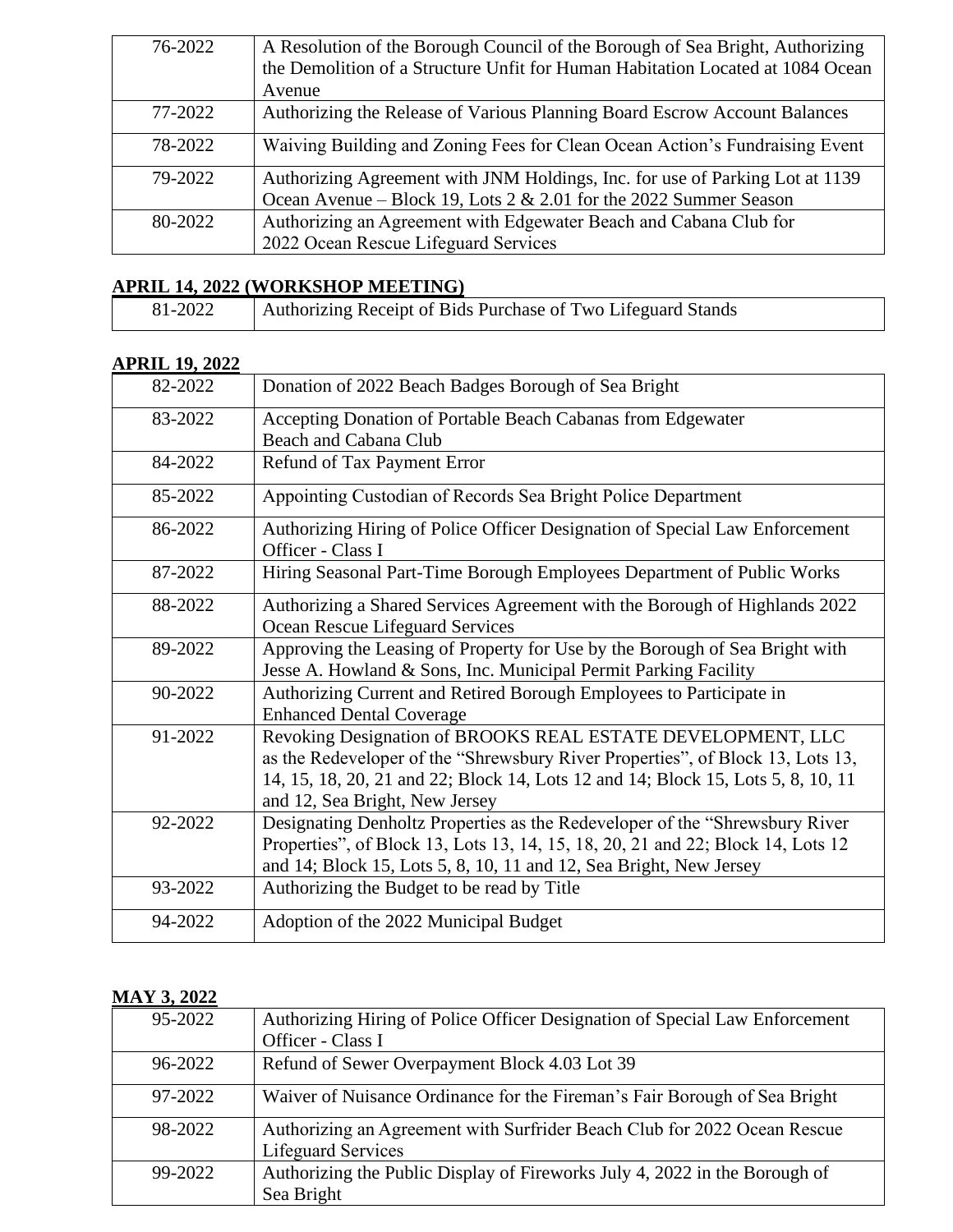| 100-2022 | Consideration of Proposal Received for Professional Appraisal Services for 2022 |
|----------|---------------------------------------------------------------------------------|
|          | <b>State Tax Court Appeals</b>                                                  |
| 101-2022 | <b>Hiring Borough Library Employees</b>                                         |
| 102-2022 | Authorizing the Installation of Three Additional Volleyball Courts on the       |
|          | Municipal Beach Borough of Sea Bright                                           |

#### **MAY 17, 2022**

| 103-2022 | <b>Awarding Raises for Non-Union Employees</b>                  |
|----------|-----------------------------------------------------------------|
| 104-2022 | Zoning Officer Appointment                                      |
| 105-2022 | Appoint Representative to the Monmouth County Regional Board of |
|          | Health Commission No. 1                                         |
| 106-2022 | Hiring Seasonal Volunteer Firefighters                          |
| 107-2022 | Hiring Seasonal Borough Employees                               |
| 108-2022 | Authorizing the Public Display of Fireworks July 1, 2022 in the |
|          | Borough of Sea Bright                                           |

### **JUNE 1, 2022 (SPECIAL MEETING)**

| 109-2022 | Authorizing Release of Performance Guarantees - Block 34,                                        |
|----------|--------------------------------------------------------------------------------------------------|
| 110-2022 | Lots 4 and $4.01 - 150$ Ocean Avenue, Gaiter's Village, LLC<br>Hiring Seasonal Borough Employees |
| 111-2022 | Authorizing Hiring of Police Officer – SLEO Class II                                             |
|          |                                                                                                  |
| 112-2022 | Authorizing Receipt of Bids – Ground Maintenance                                                 |
| 113-2022 | Establishing Fees for Use of Cecile F. Norton Community Center                                   |

## **JUNE 16, 2022 (WORKSHOP MEETING)**

| 114-2022 | Authorizing Fireworks at Surfrider Beach Club on June 18, 2022 |
|----------|----------------------------------------------------------------|
|          |                                                                |

# **JUNE 21, 2022**

| 115-2022 | Renewal of the 2022-2023 Liquor Licenses for Those Licensees Who Have Met      |
|----------|--------------------------------------------------------------------------------|
|          | All Borough and State Requirements and Paid All Applicable Fees                |
| 116-2022 | Renewal of The Alcoholic Beverage License of Sea Horse LLC, t/a Driftwood      |
|          | Beach Club for the 2022-2023 License Term                                      |
| 117-2022 | Renewal of The Alcoholic Beverage License of D. Lobi Enterprise, t/a Surfrider |
|          | Beach Club for the 2022-2023 License Term                                      |
| 118-2022 | Renewal of The Alcoholic Beverage License Of 1124 Ocean Ave Liquor, t/a        |
|          | Rory's Pub for the 2022-2023 License Term                                      |
| 119-2022 | Renewal of The Alcoholic Beverage License Of 1030 Liquor Partners, t/a         |
|          | Tommy's Tavern And Tap for the 2022-2023 License Term                          |
| 120-2022 | Renewal of The Alcoholic Beverage License of Woody's Ocean Grille LLC for      |
|          | the 2022-2023 License Term                                                     |
| 121-2022 | Renewal of The Alcoholic Beverage License of Watersedge Inc., t/a Edgewater    |
|          | Beach Club for the 2022-2023 License Term                                      |
| 122-2022 | Authorizing Special Counsel Porzio, Bromberg, & Newman, P.C. to Prepare and    |
|          | Submit a Petition to The Commissioner of Education Seeking Authorization to    |
|          | Hold a Referendum for a New All Purpose Pk-12 Regional District                |
| 123-2022 | Refund of Tax Overpayments                                                     |
| 124-2022 | Authorizing the Purchase of Police Department Vehicle 2023 Chevy Tahoe         |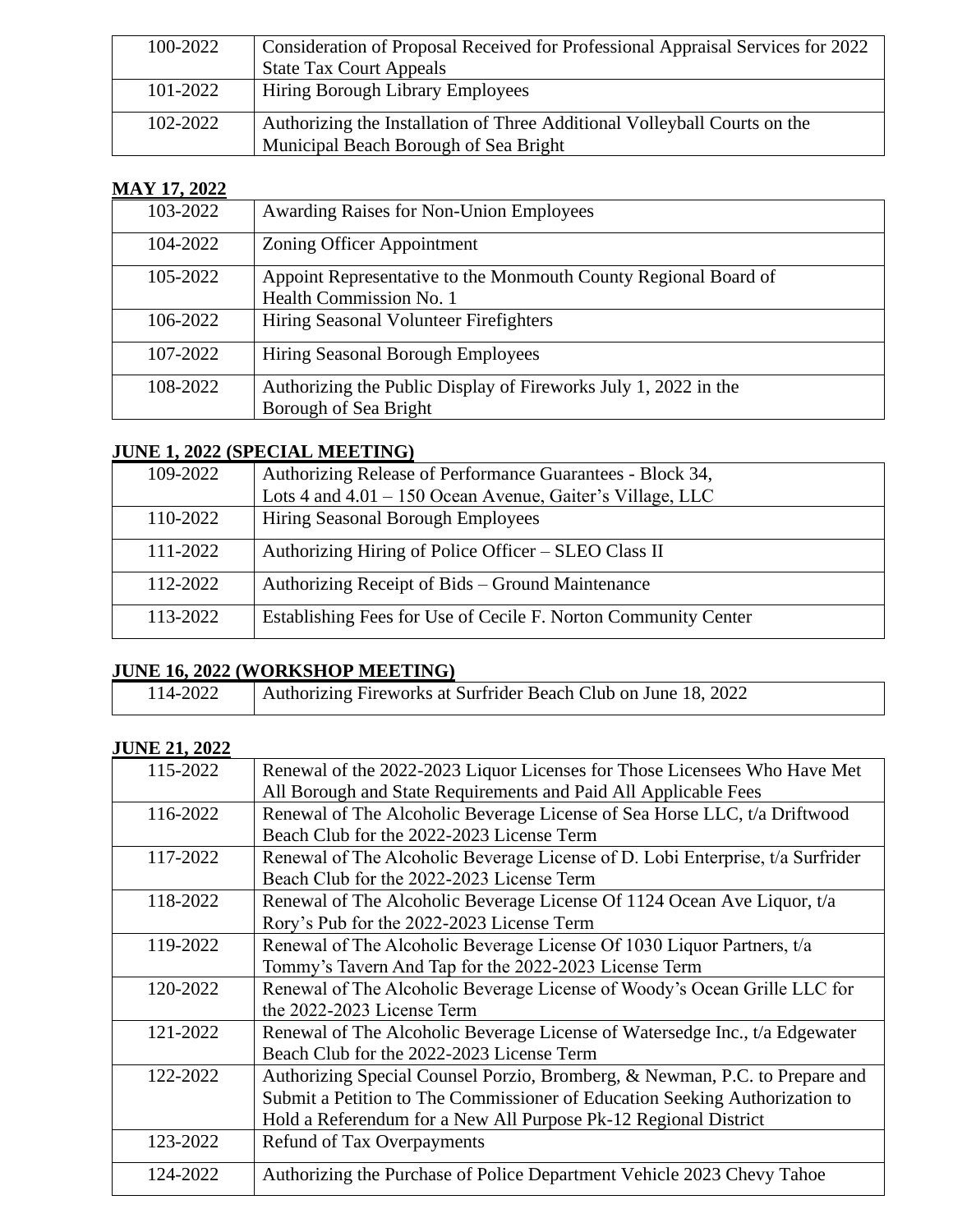| 125-2022 | Approving Final Payment, Release of Performance Guarantee and Accepting<br>Two-Year Maintenance Bond for the Construction of Center Street Viewing<br>Platform                                                                                                   |
|----------|------------------------------------------------------------------------------------------------------------------------------------------------------------------------------------------------------------------------------------------------------------------|
| 126-2022 | Hiring Seasonal Borough Employees                                                                                                                                                                                                                                |
| 127-2022 | Supporting the Enactment of Assembly Bill No. 1100 and Senate Bill No. 995                                                                                                                                                                                       |
| 128-2022 | Consideration of Award of Contract to Purchase Five In-Line Check Valves                                                                                                                                                                                         |
| 129-2022 | Consideration of Award of Contract for 2022 Grounds Maintenance in the<br>Borough of Sea Bright                                                                                                                                                                  |
| 130-2022 | Approving Proposal for Engineering Services FY2021 And FY2022 Municipal<br>Aid Program for Road Improvements New Street, Peninsula Avenue, Imbrie<br>Place, Osborne Place, Surf Street                                                                           |
| 131-2022 | Request New Jersey Department of Transportation to Address Traffic Safety<br>Issues Within the Borough of Sea Bright                                                                                                                                             |
| 132-2022 | Authorizing an Agreement for Legal Counsel to Defend Highlands, Atlantic<br>Highlands and Their Respective Three Boards of Education in Connection with<br>Any Opposition to Sea Bright Withdrawing from Oceanport and Shore Regional<br><b>School Districts</b> |

## **JULY 19, 2022**

| 133-2022 |  |
|----------|--|
|          |  |
|          |  |
|          |  |
|          |  |
|          |  |
|          |  |
|          |  |
|          |  |

# **AUGUST 16, 2022**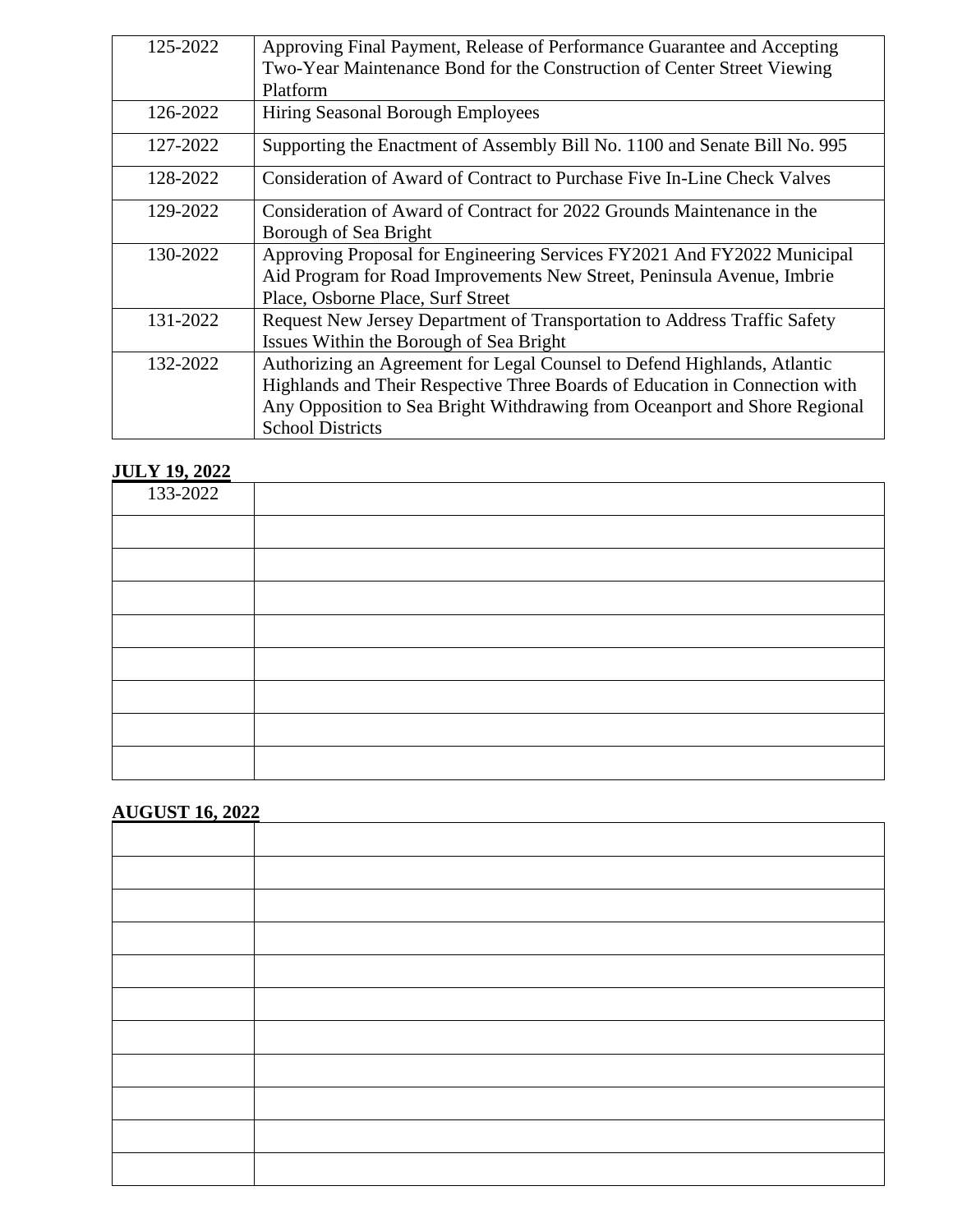#### **SEPTEMBER 20, 2022**

## **OCTOBER 18, 2022**

## **NOVEMBER 14, 2022**